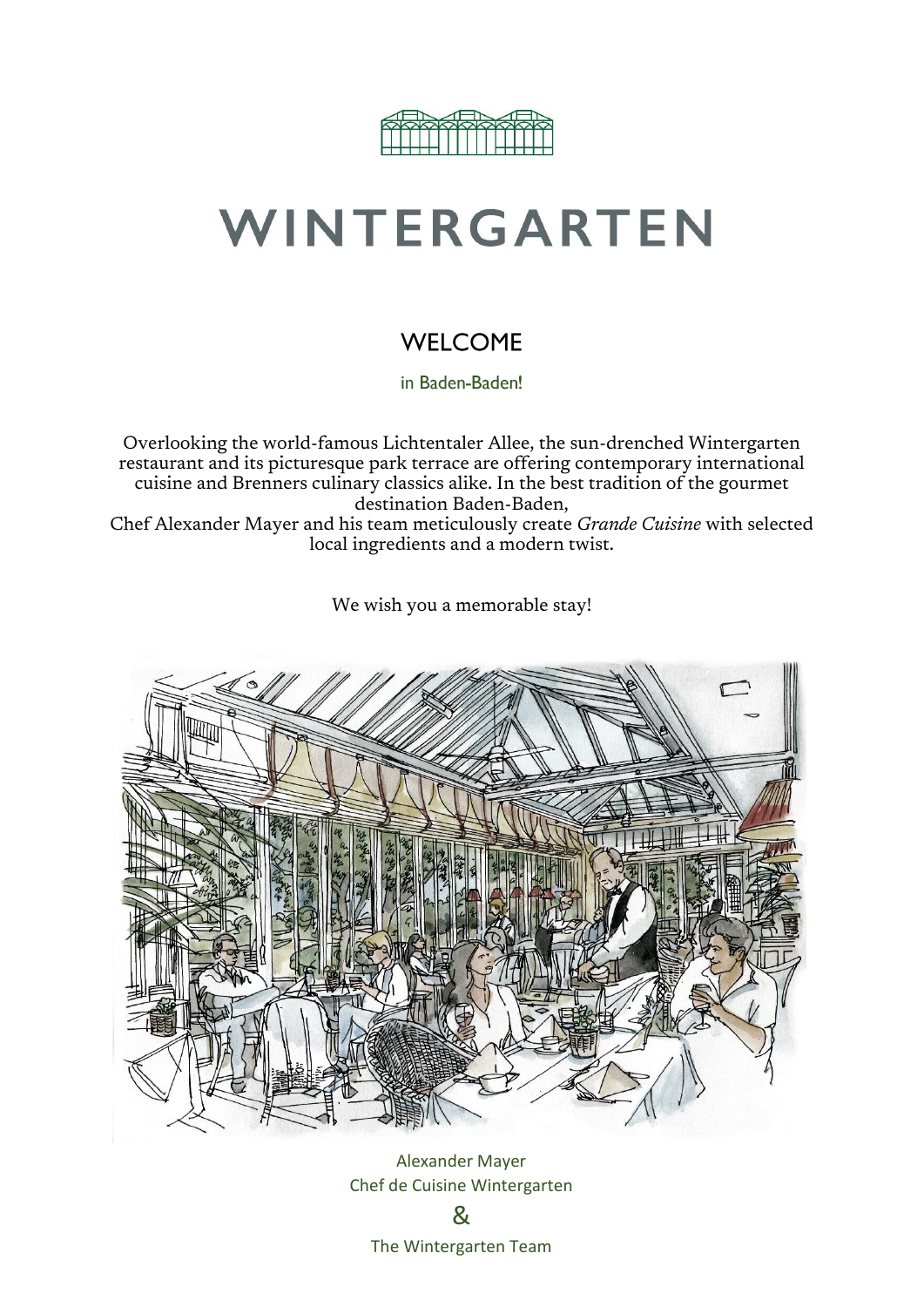# LUNCH 12-14h

### **STARTERS**

# **Lightly pickled Ikarimi salmon**

with lemongrass, coconut, pineapple and macadamia

€ 32

### Ox muzzle salad "Wintergarten"

 $\notin \bigcap$ 

 $\mathcal{V}$ 

with Périgord truffle, broccoli, tonburi, frisée salad and roasted shallots

€ 29

#### **Lukewarm salad of white and green asparagus**

with Provençal olive oil, sage, aged pecorino Penja pepper and pine nuts

€ 26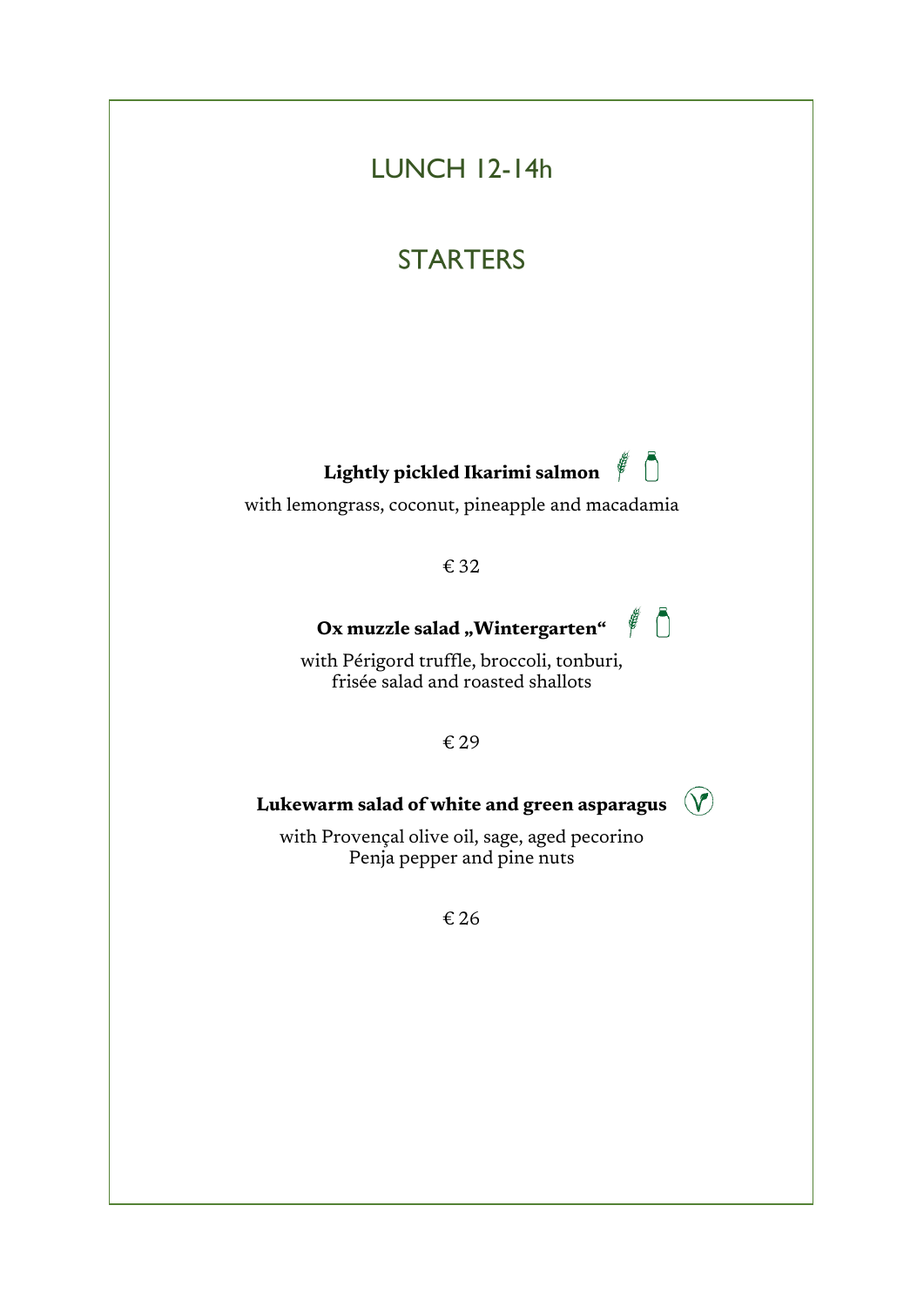### **INTERMEDIATE COURSES**

#### **Norway lobster baked in tempura**

with saffron miso foam, avocado cream and furikake on edamame fondue

€ 39

as a main course: € 71

### Foie Gras "Heaven and Earth"

roasted foie gras with caramelized soy shallots and Golden Delicious compote on potato mousseline

€ 32

### **Foamed velouté of Baden asparagus**

 $(\mathbf{V})$ 

with asparagus raviolo, turmeric, orange and Belper tuber

€ 21

### **VEGETARIAN**

## **Fregola Sarda** "served like a risotto"  $\qquad$

with tomato textures, scamorza and caramelized smoked almonds

#### € 28

**Composition of Baden asparagus and fresh morels**

with pistachio vinaigrette, Kratzete, tonburi and spring herbs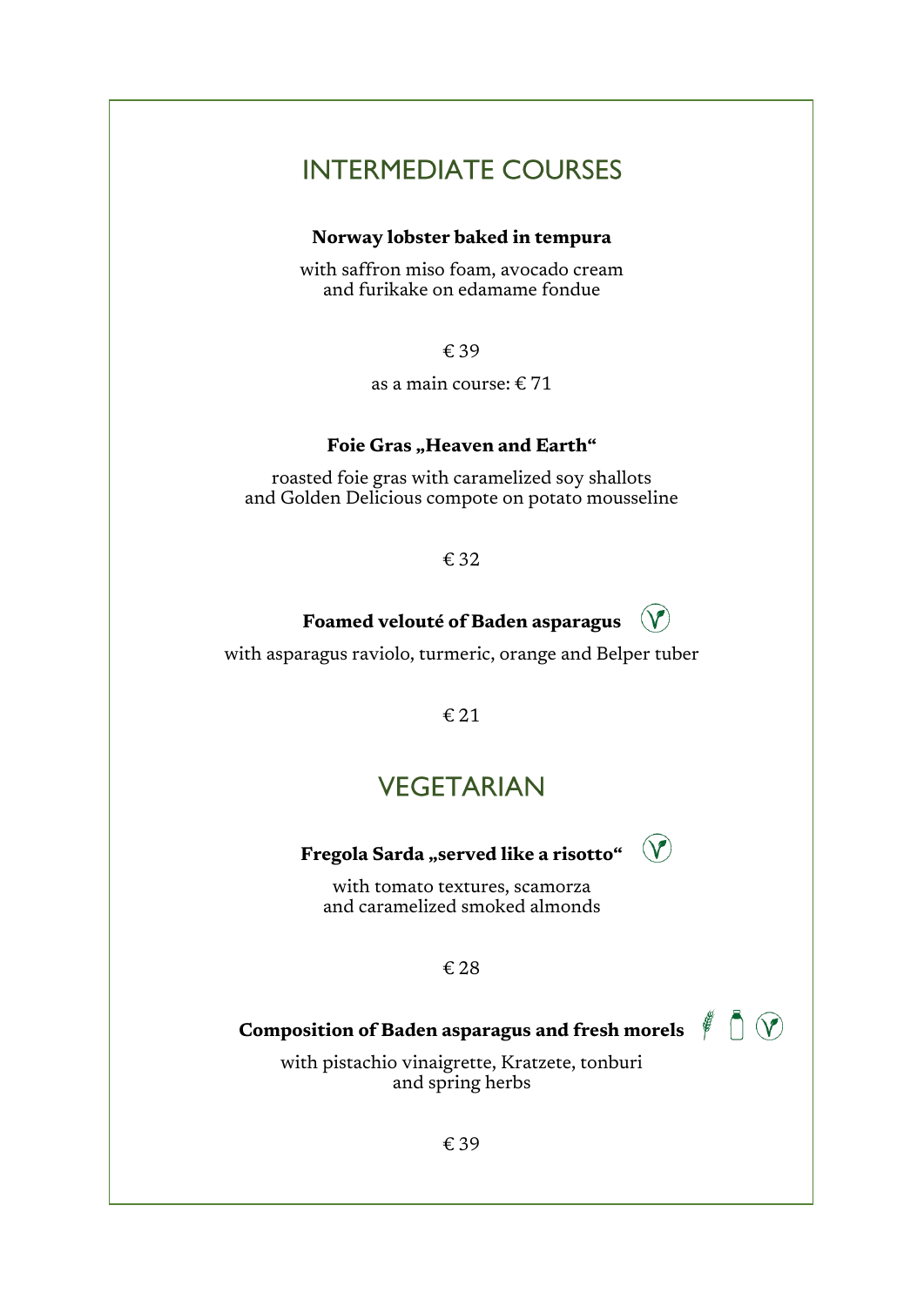### **FISH**

#### E **Confit wild anglerfish**

with verbena foam, guanciale, parsley root and thick beans

€ 40

#### Ō **Salmon trout from Baden-Baden** E

with pistachio vinaigrette, summer squash, artichokes and taggiasca olive

€ 34

### **MEAT**

### **Composition of Palatinate lamb**

back with purple curry jus, couscous, chickpeas and apricot topside ragout with salt lemon and greek yogurt

#### € 41

#### **Duck breast from the Challans and Baden asparagus**

with lukewarm elderflower vinaigrette, smoked duck ham, Kratzete and spring herbs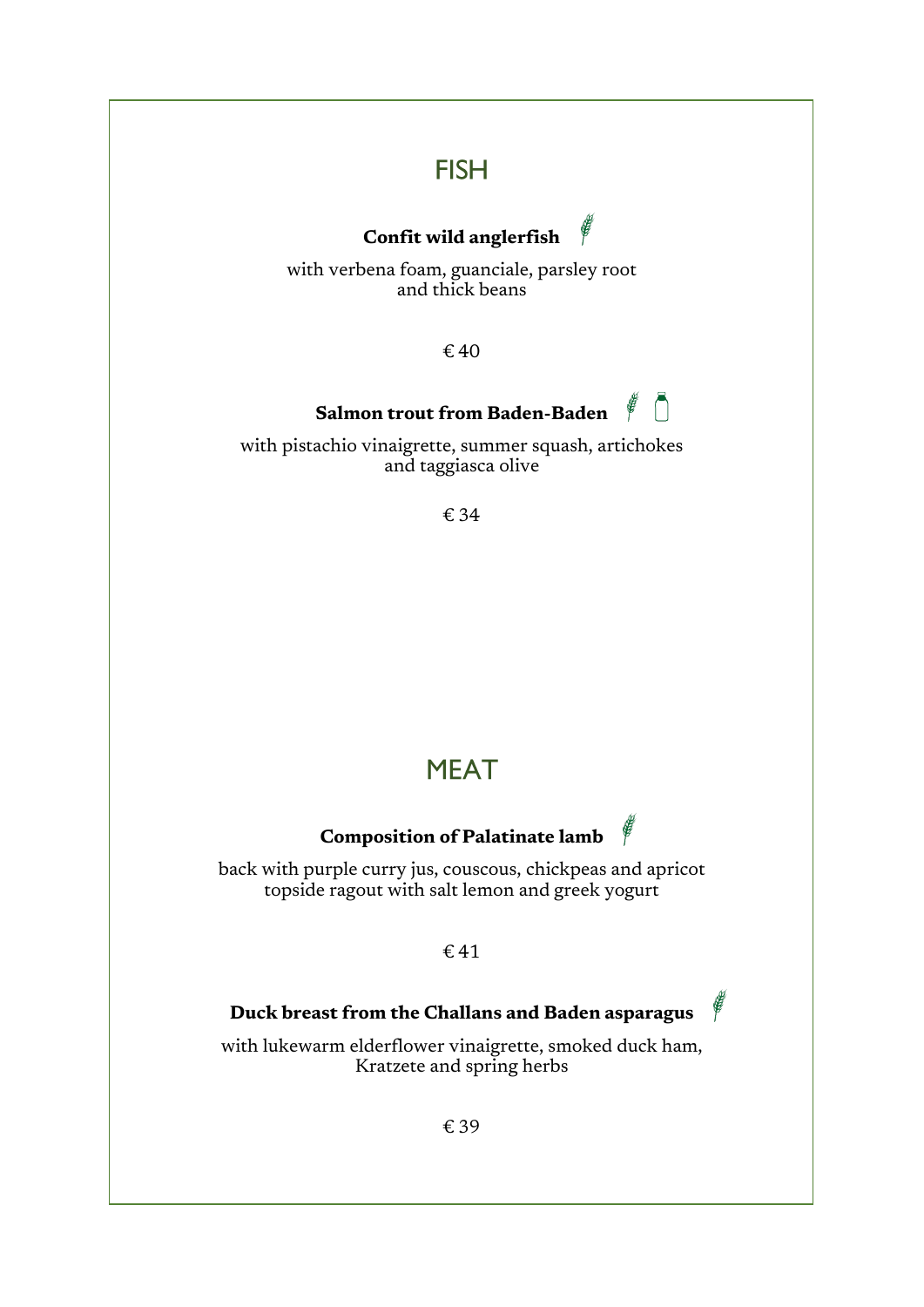### **CHEESE**



with banyuls reduction, fresh grapes and caramelized walnuts

€ 23

## **DESSERT**

#### **Textures of domestic strawberry**  $\mathcal{V}$

with greek yogurt, cornflakes and basil granité

€ 18

### **Braised rhubarb**

with white chocolate foam, yuzu and tarragon sorbet

€ 20

**Piedmont hazelnut**

with sour cherry, espresso, amaranth and Nougat

€ 19

**Sorbet variation "Oos-Rocks"** 

€ 17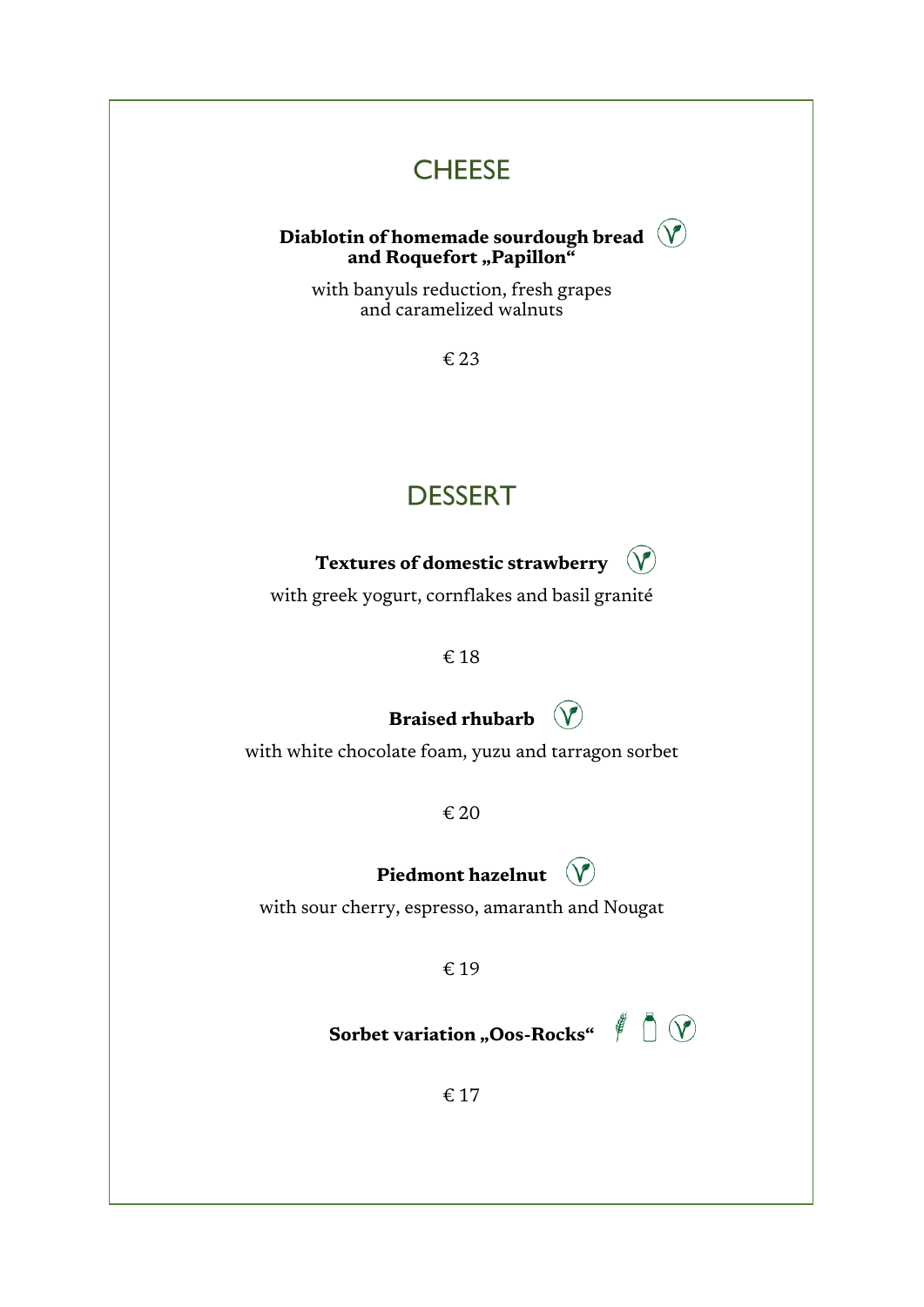### **BRENNERS CLASSICS**

# **Mixed seasonal lettuce**  $\left( \begin{array}{ccc} \bullet & \bullet \\ \bullet & \bullet \end{array} \right)$



with raspberry vinaigrette, fresh grapes, roasted nuts & seeds

€ 19

#### **Original Wiener Schnitzel**

with potato-cucumber salad and cranberries

€ 41

#### **Brenners apple pancake**  $\mathcal{V}$

with sour cream ice-cream *(Preparation time: 15–20 minutes)*

€ 19

#### $(\vee)$ **Ice-cream soufflé Stéphanie (for 2)**

with raspberry coulis *(Preparation time: 15–20 minutes)*

€ 19 per person

The story of the ice-cream soufflé Stéphanie:

*The origin of this delicious creation of ice-cream, fruit & cream goes back far more than 100 years.*

*Camille Brenner, who inherited the hotel from his father in 1881, named this sweet temptation after his daughter Stéphanie, who loved this dessert and enjoyed it at every possible opportunity.*

*Even after more than 100 years, people still enjoy and love our ice-cream soufflé Stéphanie.*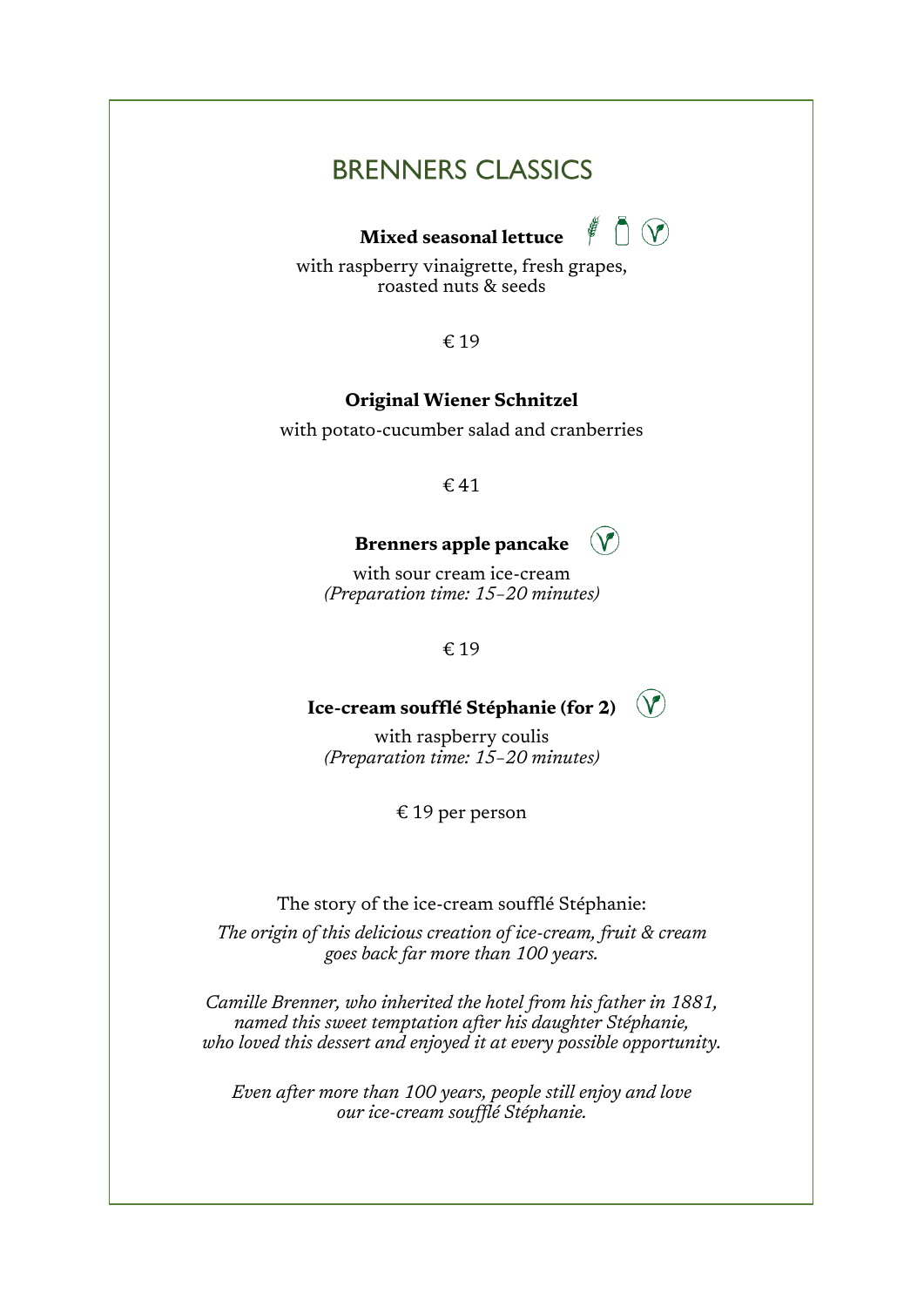### DINNER 18-22h

### "STRASBOURG - BADEN-BADEN"

#### **Prolog**

# **Ox muzzle salad "Wintergarten"**

with Périgord truffle, broccoli, tonburi, frisée salad and roasted shallots

€ 29

#### **Norway lobster baked in tempura**

with saffron miso foam, avocado cream and furikake on edamame fondue

> € 39 as a main course: € 71

### **Salmon trout from Baden-Baden**

with pistachio vinaigrette, summer squash, artichokes and taggiasca olive

€ 39

#### **Duck breast from the Challans and Baden asparagus**

with lukewarm elderflower vinaigrette, smoked duck ham, Kratzete and spring herbs

€ 39

#### **Diablotin of homemade sourdough bread** and Roquefort "Papillon"

with banyuls reduction, fresh grapes and caramelized hazelnuts

€ 23

#### **Textures of domestic strawberry**

with greek yogurt, cornflakes and basil granité

€ 18

#### **Epilog**

Tasting menu 6 courses € 165

Discovery journey 4 courses € 105 (Ox muzzle salad / Salmon trout / Duck / Strawberry)

> Excursion 3 courses  $\text{\textsterling} 85$ (Ox muzzle salad / Duck / Strawberry)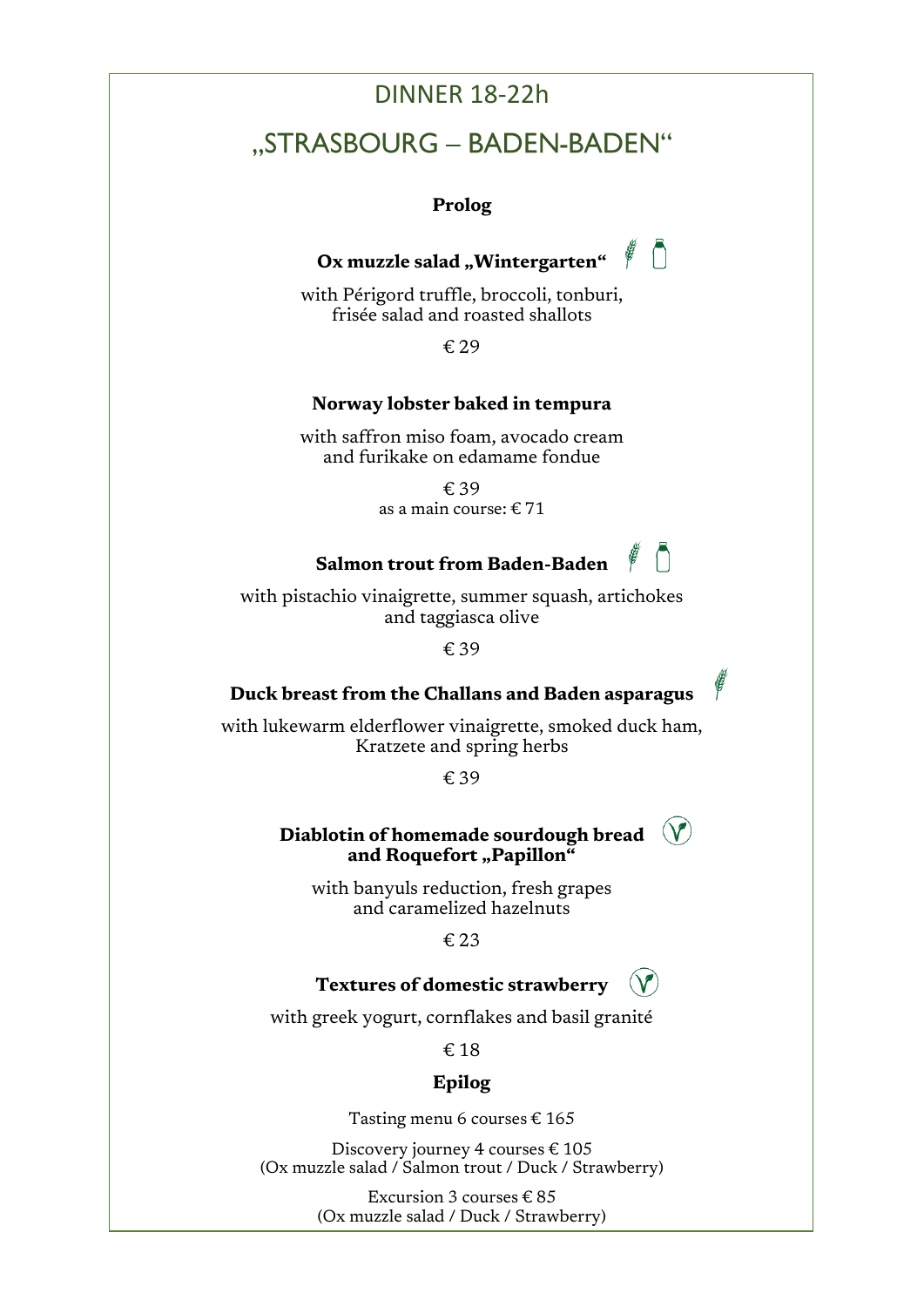### ..INNOVATION - TRADITION"

#### **Prolog**





with lemongrass, coconut, pineapple and macadamia

€ 32

#### Foie Gras "Heaven and Earth"

roasted foie gras with caramelized soy shallots and Golden Delicious compote on potato mousseline

€ 32

### **Confit wild anglerfish**

with verbena foam, guanciale, parsley root and thick beans

 $\epsilon$  40

#### **Composition of Palatinate lamb**

back with purple curry jus, couscous, chickpeas and apricot topside ragout with salt lemon and greek yogurt

€ 41

#### **Diablotin of homemade sourdough bread** and Roquefort "Papillon"

with banyuls reduction, fresh grapes & caramelized hazelnuts

€ 23

#### **Piedmont hazelnut**

with sour cherry, espresso, amaranth and Nougat

€ 19

#### **Epilog**

Tasting menu 6 courses  $\text{\ensuremath{\mathnormal{\in}}} 165$ 

Discovery journey 4 courses € 105 (Salmon / Foie Gras / Lamb / Piedmont hazelnut)

> Excursion 3 courses € 85 (Salmon / Lamb / Piedmont hazelnut)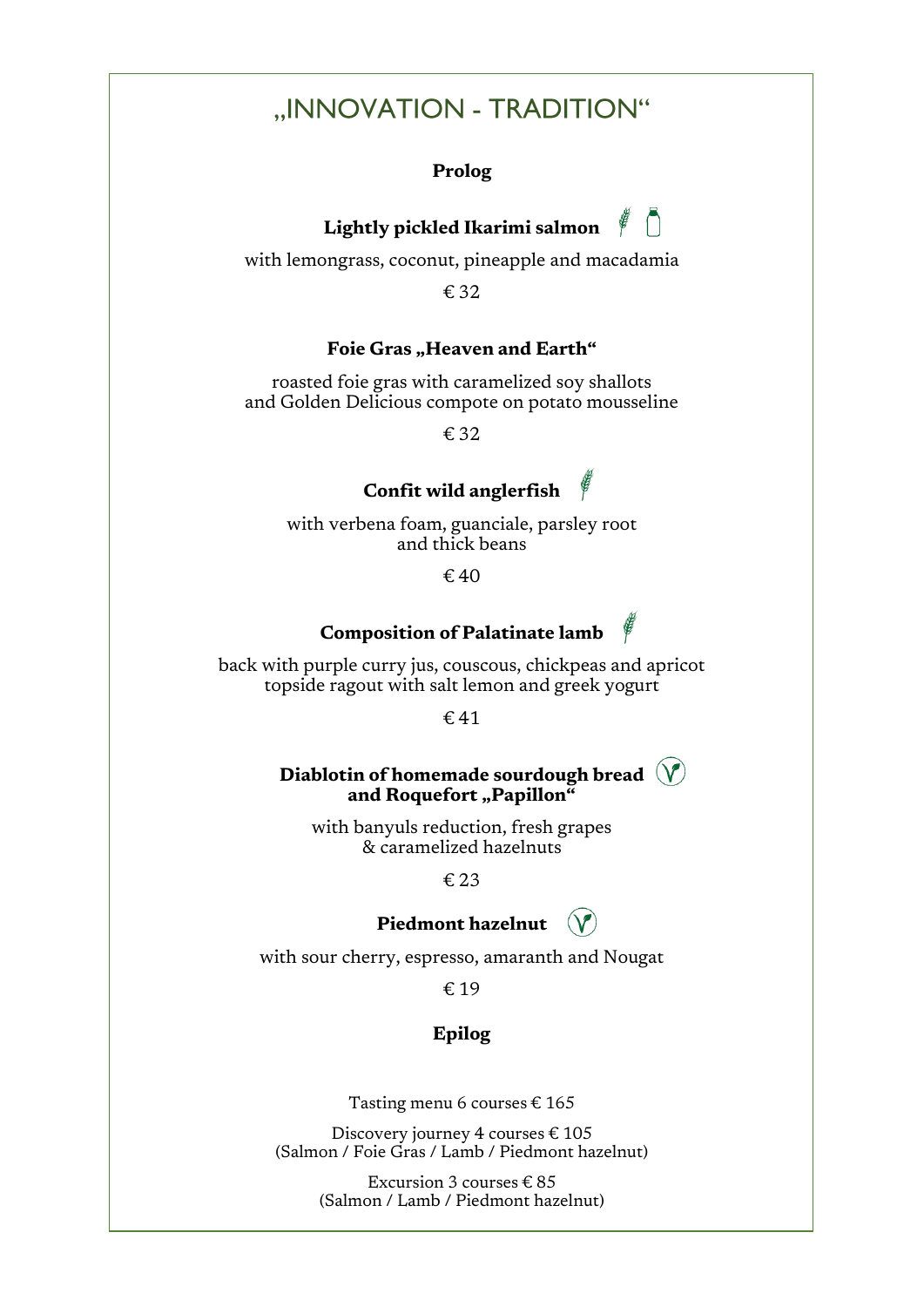### "ODE TO THE ASPARAGUS"

**Prolog**

#### **Lukewarm salad of white and green asparagus**

 $(\mathbf{V})$ 

 $(\mathbf{V})$ 

with Provençal olive oil, sage, aged pecorino Penja pepper and pine nuts

€ 26

#### **Foamed velouté of Baden asparagus**

with asparagus raviolo, turmeric, orange and Belper tuber

€ 21

#### **Fregola Sarda** "served like a risotto"

with tomato textures, scamorza and caramelized smoked almonds

€ 28

# **Composition of Baden asparagus and fresh morels**  $\left( \begin{matrix} 1 & 0 \\ 0 & 1 \end{matrix} \right)$

with pistachio vinaigrette, Kratzete, tonburi and spring herbs

€ 39

### **Diablotin of homemade sourdough bread** and Roquefort "Papillon"

with banyuls reduction, fresh grapes & caramelized hazelnuts

€ 23

### **Braised rhubarb**  $(V)$

with white chocolate foam, yuzu and tarragon sorbet

€ 20

### **Epilog**

Tasting menu 6 courses  $\text{\ensuremath{\mathnormal{\in}}} 145$ 

Discovery journey 4 courses € 105 (Salad / Fregola Sarda / Composition of asparagus / Rhubarb)

> Excursion 3 courses € 80 (Salad / Composition of asparagus / Rhubarb)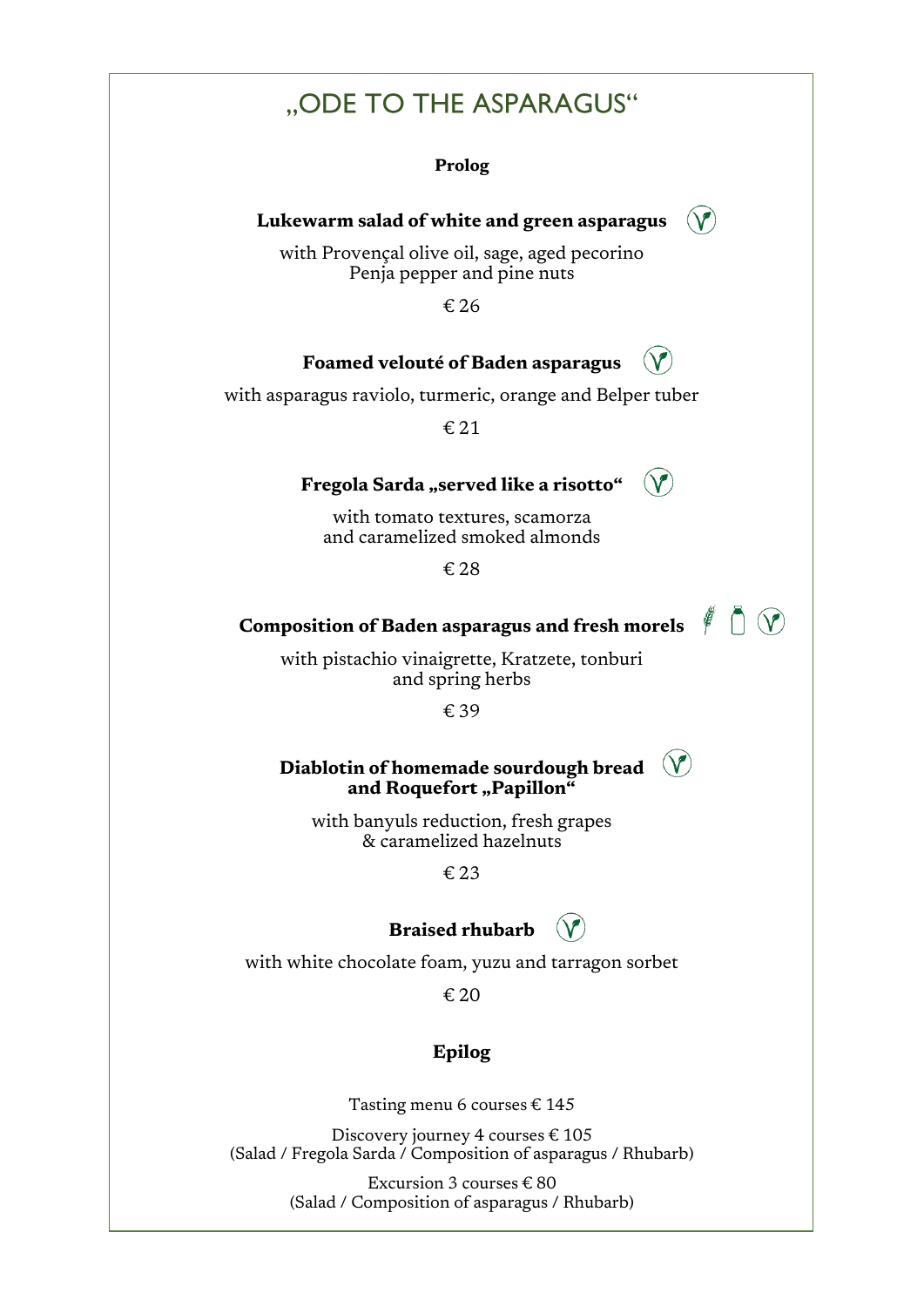### May we offer you some classics?

**Sorbet variation "Oos-Rocks"**



€ 17

#### **Brenners apple pancake**  $\mathcal{N}$

with sour cream ice-cream *(Preparation time: 15–20 minutes)*

€19.00

### **Ice-cream soufflé Stéphanie (for 2)**

with raspberry sauce *(Preparation time: 15–20 minutes)*

€19.00 per person

The story of the ice-cream soufflé Stéphanie:

*The origin of this delicious creation of ice-cream, fruit & cream goes back far more than 100 years.*

*Camille Brenner, who inherited the hotel from his father in 1881, named this sweet temptation after his daughter Stéphanie, who loved this dessert and enjoyed it at every possible opportunity.*

*Even after more than 100 years, people still enjoy and love our ice-cream soufflé Stéphanie.*